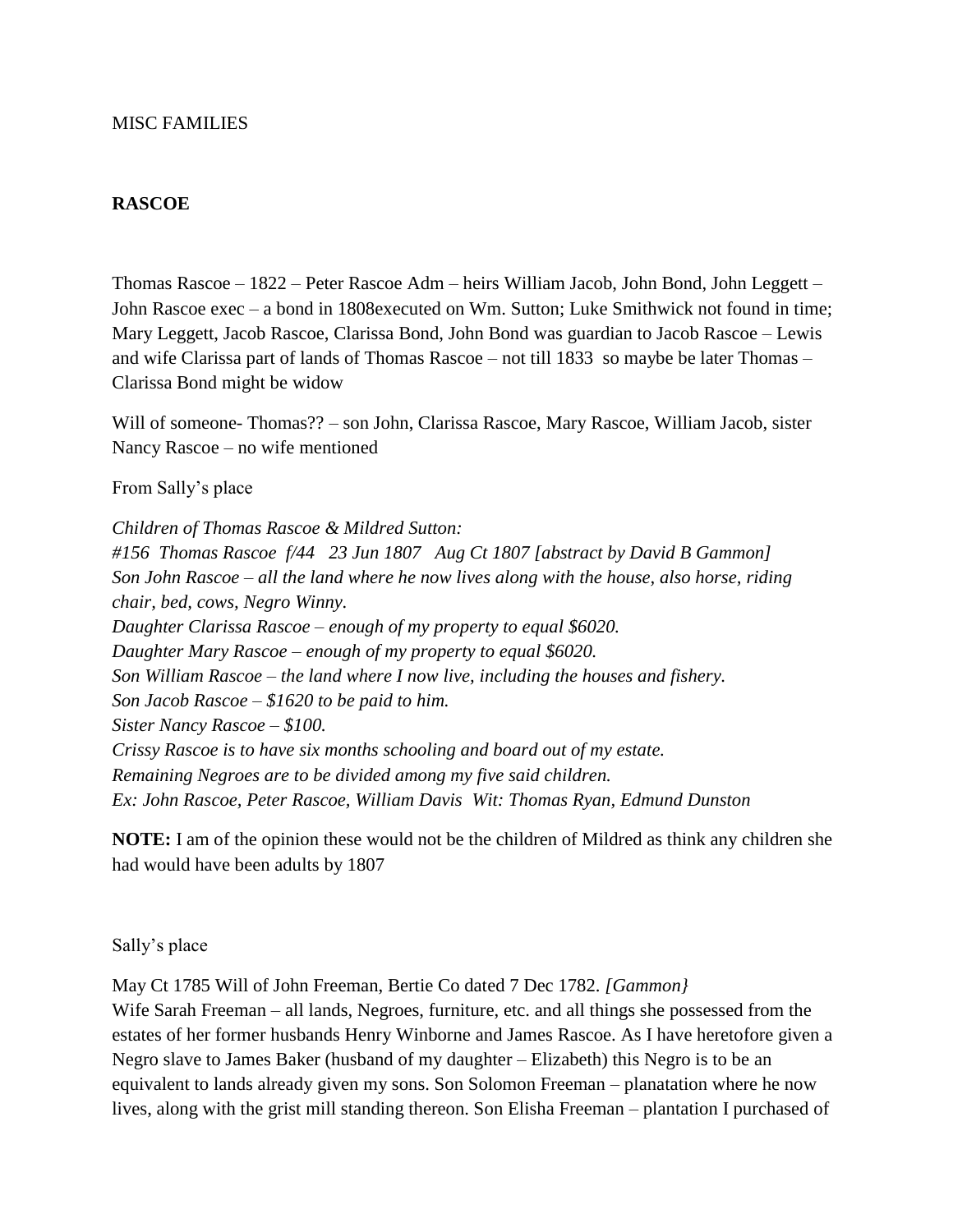Paul Bunch, containing 640 acres. Son John Freeman – an equal part of what I have left here. Son Moses Freeman – plantation purchased of James Freeman and Jacob Parker. Son Aaron Freeman – my manner plantation where I now live, and the lands which lie southerly thereof, also my saw mill, etc. Remaining estate to be divided among my children Elizabeth, Solomon, Elisha, Moses, John, and Aaron.

Ex. friends Starky Sharpe, James Williason, son Solomon.

Wit: Davd. Vallintine, Penelope Fleetwood, Jas. Campbell.

James Ismay Roscoe md ca 1772 Sally Hare Winborne widow of Henry who died sometime after 1763

n 1770, James Ismey Rasco was in Hertford County with 4 taxables; as he was either at that time or soon after married to a Quaker lady, Sarah Hare, I assume that the number four represents himself and his three older sons Arthur, James, and Thomas. Ismey Rascoe died after 24 Aug 1772 when he bought land and before 14 Nov 1778 when Sarah, his widow, sold the same land. Sarah after 14 Nov 1778 and before 7 Dec 1782 married John Freeman of Bertie County who died in 1785. He leaves to his wife *"all the things she possessed from the estates of her former husbands Henry Winborne and James Rascoe."*

*About Henry Winborne: In 1762/ 63 Henry Winborne [ 1720 – aft 1763 bef 1772] was a member from Hertford County of the Colonial Assembly or House along with William Murfree. Winborne came to Hertford County in 1742 with his companion, Bryan Hare from Nansemond County, VA. Henry married Sarah Hare, a Quaker lady of Nansemond County, VA. He was one of the colonial justices of peace. He died after 1763. Their children were: Henry, William, Thomas and Sarah. [maybe others].[B.B.Winborne erred in confusing father and son as one and states that Sarah had died by 1759] Any way we know by John Freeman's will that his widow Sarah was the former wife of Henry Winborne and James Rasco. Henry Jr died in the 1790's]*

*Sarah may not have had children by Roscoe and he had an earlier wife. By Winborne she had*

## *Major Henry, William, Thomas, Sarah*

14 Nov 1778 M, page 616 Sarah Rascoe of Hertford Co to Aaron Askew of Bertie Co 40£ 130 acres joining Spring Branch, Cashy Road, Wm. Byrd. Wit: Channedy [Canedy] Askew; William Winburn. Aug Ct 1783. CC Stevens Gray.

Isme Rascoe married Sarah (Hare) Winborn, widow of Henry Winborn. Sarah after Isme's death married John Freeman, jr who signed his will in Bertie Co 7 Dec 1782 which was proved May ct 1785. James R. Rasco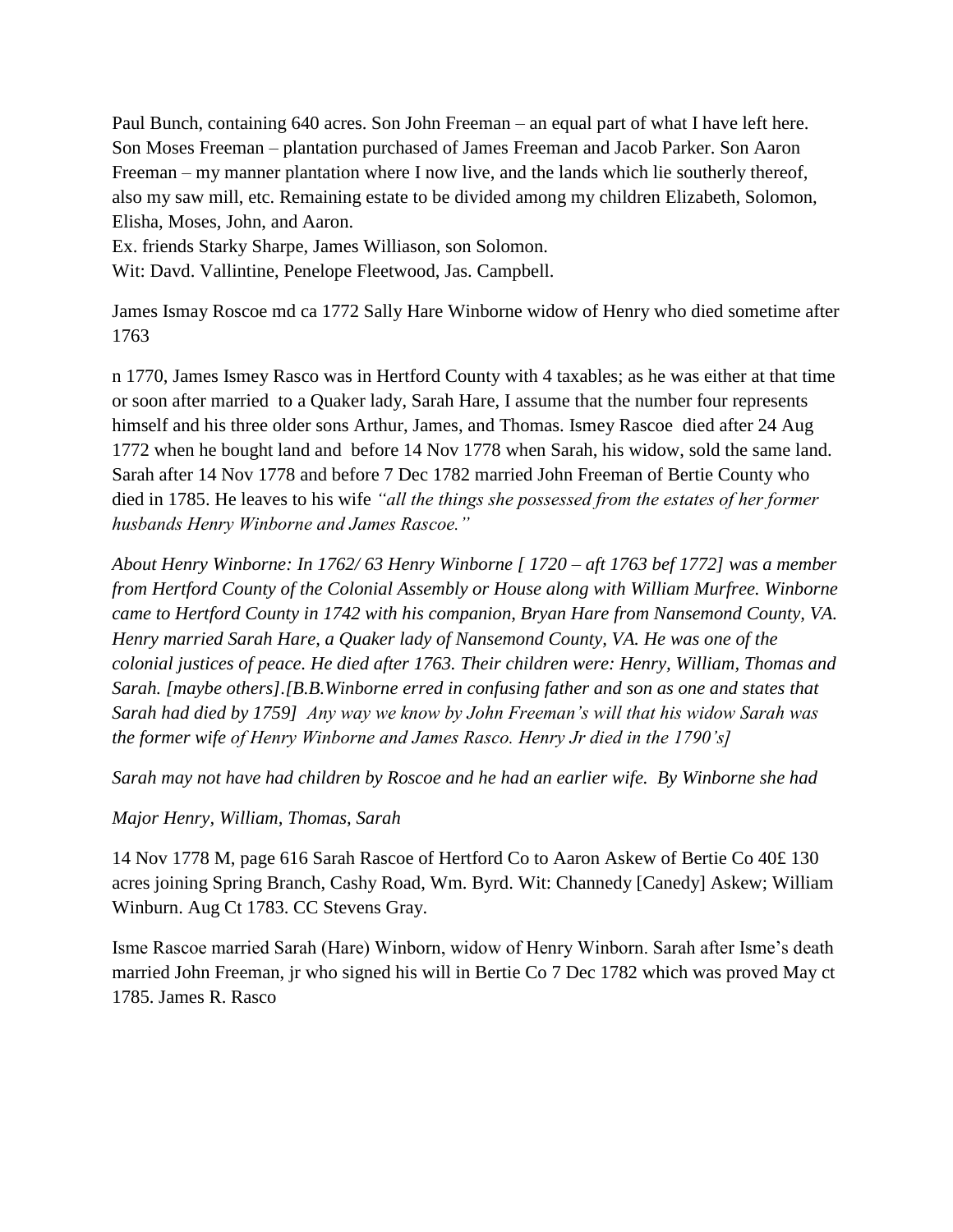# **FREEMAN**

Joseph – 1861

The name of his wife came from Sally's Place.

## **FROM ANCESTRY**

**JOSHUA FREEMAN** – 24 ?? 1794 with Will – wife Mary - heirs were William Freeman, Jacob Freeman, Christian Wood - negroes, Mary Copeland (she originally md to Samuel Harrell and they had children and lived in Hertford Co $)$  - negroes, Joshua Freeman, Sarah Sutton  $-2$ negroes, Celia Campbell, James Freeman (not 21) – exec friend Thomas Sutton, sons William and Jacob Freeman – may be 2 different Jacobs in folder

Estate divided in 1797 – receiving part of the estate were: William Freeman, Jacob Freeman, Mary Freeman, Christian Wood, Mary Copeland, Joshua Freeman, Sarah Sutton, Celia Campbell, James Freeman

Two different Joshua Freemans in file – later one in 1807 may have been the son of Joshua I.

D 1807 – receiving negroes – Malicha Weston in right of wife Nancy, Richard, Isaac – 1816 – Thos Sutton buying at sale

**ESTATE OF MARY FREEMAN** - 17– James Wood bought from estate – William Sutton was Adm – heirs – Christian Wood, Mary Copeland, William, Joshua, James and Jacob Freeman, Sarah Sutton, Celia Campbell

Will of William Freeman 1780 – daughter Mary Buck, Francis Harrell, son John & Robert – really can't read this – land in Norfolk – wife Tabitha

**WILLIAM FREEMAN** – 1831 ??? – widow Celia

Sally's place

May Ct 1785 Will of John Freeman, Bertie Co dated 7 Dec 1782. *[Gammon}* Wife Sarah Freeman – all lands, Negroes, furniture, etc. and all things whe possessed from the estates of her former husbands Henry Winborne and James Rascoe. As I have heretofore given a Negro slave to James Baker (husband of my daughter – Elizabeth) this Negro is to be an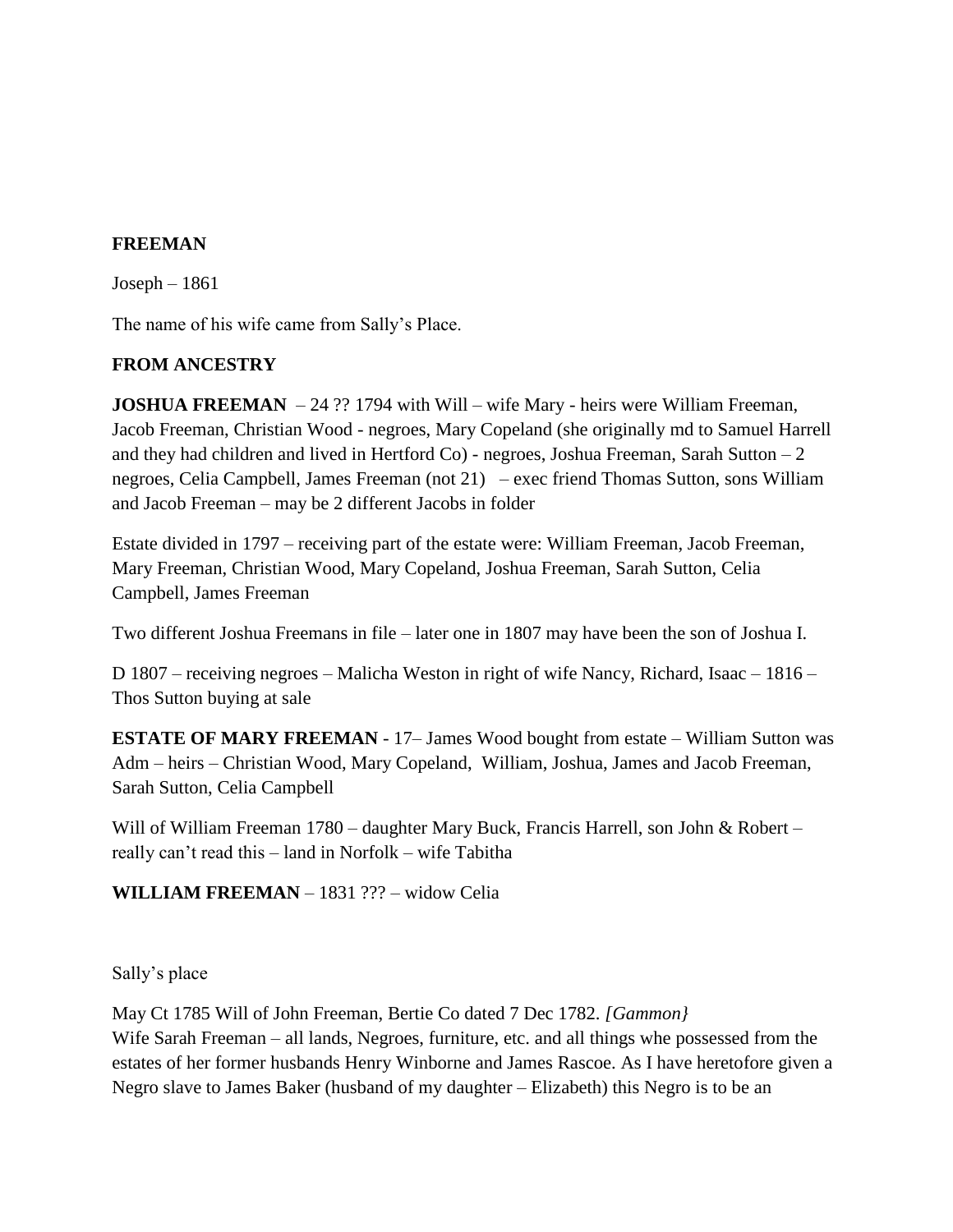equivalent to lands already given my sons. Son Solomon Freeman – planatation where he now lives, along with the grist mill standing thereon. Son Elisha Freeman – plantation I purchased of Paul Bunch, containing 640 acres. Son John Freeman – an equal part of what I have left here. Son Moses Freeman – plantation purchased of James Freeman and Jacob Parker. Son Aaron Freeman – my manner plantation where I now live, and the lands which lie southerly thereof, also my saw mill, etc. Remaining estate to be divided among my children Elizabeth, Solomon, Elisha, Moses, John, and Aaron.

Ex. friends Starky Sharpe, James Williason, son Solomon. Wit: Davd. Vallintine, Penelope Fleetwood, Jas. Campbell.

#### **RASOR**

Edward Rasor had a will written in 1774 – wife Elizabeth – youngest children Charlotte and Josiah – Mary, Elizabeth, Francis, Martha, Sophie, Susannah

Estate divided 1783??

Heirs – widow, John McGaffey, Edward Bird, William Ashbourn, Thomas Shehan, name can't read, Sophie, Charlotte and Josiah Rasor

**NOTE:** wife, Elizabeth, was suppose to be a Sutton – don't see any proof

## **PLOWMAN**

Joseph Sutton of Perq purchased land from John Plowman in Chowan which then became Bertie which sd Joseph left to his son, Thomas Sutton.

## **EARLY RECORDS OF NC VOL 4 WILLS – 1663 – 1722** by Dr. Stephen Bradley

WILL OF JOHN PLOWMAN gentl – 1 July 1721 – Chowan Prect – John Plowman White infant son of Mary White – land called horse meadow where I now lie, land called Cambridge, with reversion to John Plowman Ashely; slaves Gidion, Jack, Squire, Mary, Nelly, Pegg, old Hannah. Friend Thomas Lovick – land on Morratuck. Governor Eden – horse; friend James Boone – my sword. Friend John Love – gun. Friends Nicholas Crisp, Isaac Hill – 20 sh each and they to manage my estate for sd John Plowman White until he is 21 – cousin Mary White may dwell on my plantation, mullato girl Mary Hammond. Other Legacies

Exec friends John Lovick, NHicholas Crisp, Isaac Hill